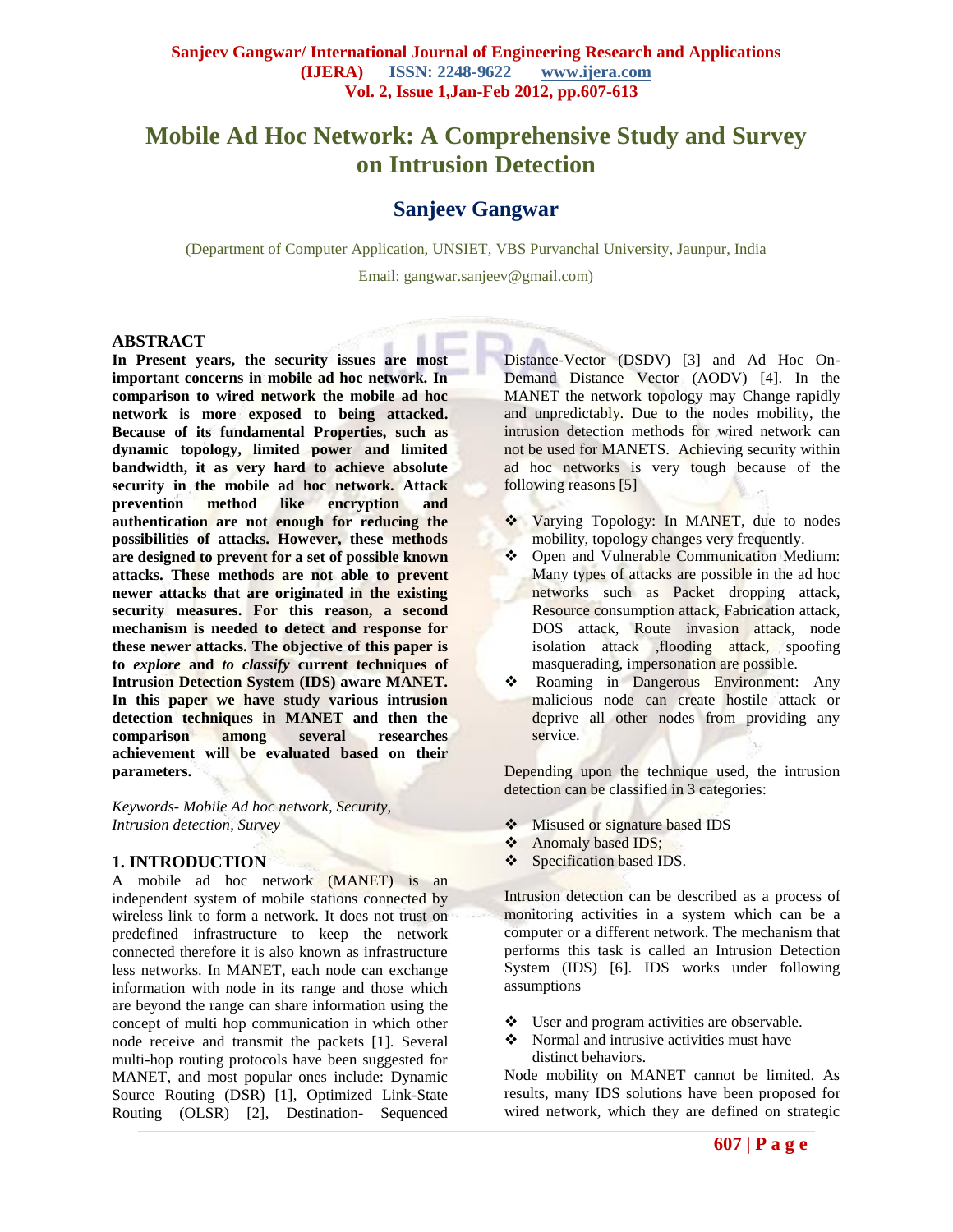points such as switches, gateways, and routers, can not be implemented on the MANET. Thus, the wired network IDS characteristics must be changed prior to be implemented in the MANET.

The rest of this paper will be summarizes as follows. Part 2 describes History of the IDS. Types of Intrusion detection on MANET and related work is presented in part 3. In part 4, we present issues and challenges regarding the IDS classification. Finally, we draw the conclusions and future challenges shown in part 5, 6.

#### **2. HISTORY OF IDS**

An intrusion-detection system (IDS) can be described as the tools, resources, and methods to help identify, assess, and report unauthorized or unaware network activity. Intrusion detection is typically one part of an overall protection system that is installed around a system or device—it is not a stand-alone protection measure.

Depending on the detection techniques used, IDS can be classified into three main categories [7] as follows

- Signature or misuse based IDS)
- ❖ Anomaly based IDS
- Specification based IDS, which it is a hybrid both of the signature and the anomaly based IDS.

In misuse based intrusion detection [4], also known as signature based detection, a pre-written rule or a regular sequence of actions or events are used to match an attack. There are several methods in the signature detection, which they differ in presentation and matching algorithm employed to find the intrusion patterns. The detection approaches, such as expert system [8], pattern recognition [9], colored petri nets [10], and state transition analysis are grouped on the misuse.

In anomaly detection, a normal profile of user is kept in the system and then the captured profile is compared. If IDS found any activity that deviated from the normal profile is detected as anomaly. This detection has several techniques, i.e.: statistics, neural networks, and other techniques such as immunology, data mining, and Chi-square test utilization [11]. Moreover, a good taxonomy of wired IDS was presented by Debar [12].

In Specification based intrusion detection, some set of constraints are defined for correct operation of program and then operations are monitored against define constraints. A mismatch is reported as an attack.

#### **3. TYPES OF INTRUSION DETECTION ON MANET**

There are mainly three objectives in this section: attacks, IDS architectures grouping, and researches achievement. The "researches achievement review" uses several parameters such as the IDS architectures, the detection techniques, the resistance to several attacks type, and the MANET routing protocols.

#### **3.1 ATTACKS IN MANET**

The MANET is easily influenced to passive and active attacks [13]. The Passive attacks typically involve only eavesdropping of data, whereas the active attacks involve actions performed by adversaries such as replication, modification and deletion of exchanged data. In particular, attacks in MANET can cause congestion, propagate incorrect routing information, prevent services from working properly or shutdown them completely[26] .Nodes that carry out the active attacks are considered to be malicious, and referred to as *compromised*, while nodes that just drop the packets ,aim of saving battery life are considered to be *selfish* [[14],[15]]. A selfish node does not participate in the routing protocols and also not forwarding packets in the network. In addition, a compromised node may use *the routing protocol* to advertise itself as having the shortest path to the node whose packets it wants to intercept as in the so called *black hole* attack.

#### **3.2 IDS DESIGN**

Based on the network infrastructures, the MANET can be configured to either flat or multilayer.The optimal IDS architecture for the MANET may depend on the network infrastructure itself. There are four main architectures on the network [16], as follows:

- Standalone IDS
- Distributed and Collaborative IDS
- **❖** Hierarchical IDS
- Mobile Agent for Intrusion Detection Systems.

In the standalone architecture, the IDS runs on separate to determine the possibility of intrusion attack independently. There is no coordination and no sharing of data among the IDSes on the network. This architecture is best suitable for flat network infrastructure than for multilayered network infrastructure.

In the distributed and collaborative architecture every node in the MANET must participate in intrusion detection and response by having an IDS agent running on them. The IDS agent is fully responsible for detecting and collecting local events and data to identify possible intrusions, as well as initiating a response independently.

The extended version of the distributed and collaborative IDS *is the hierarchical architecture.* This architecture suggests multi-layered network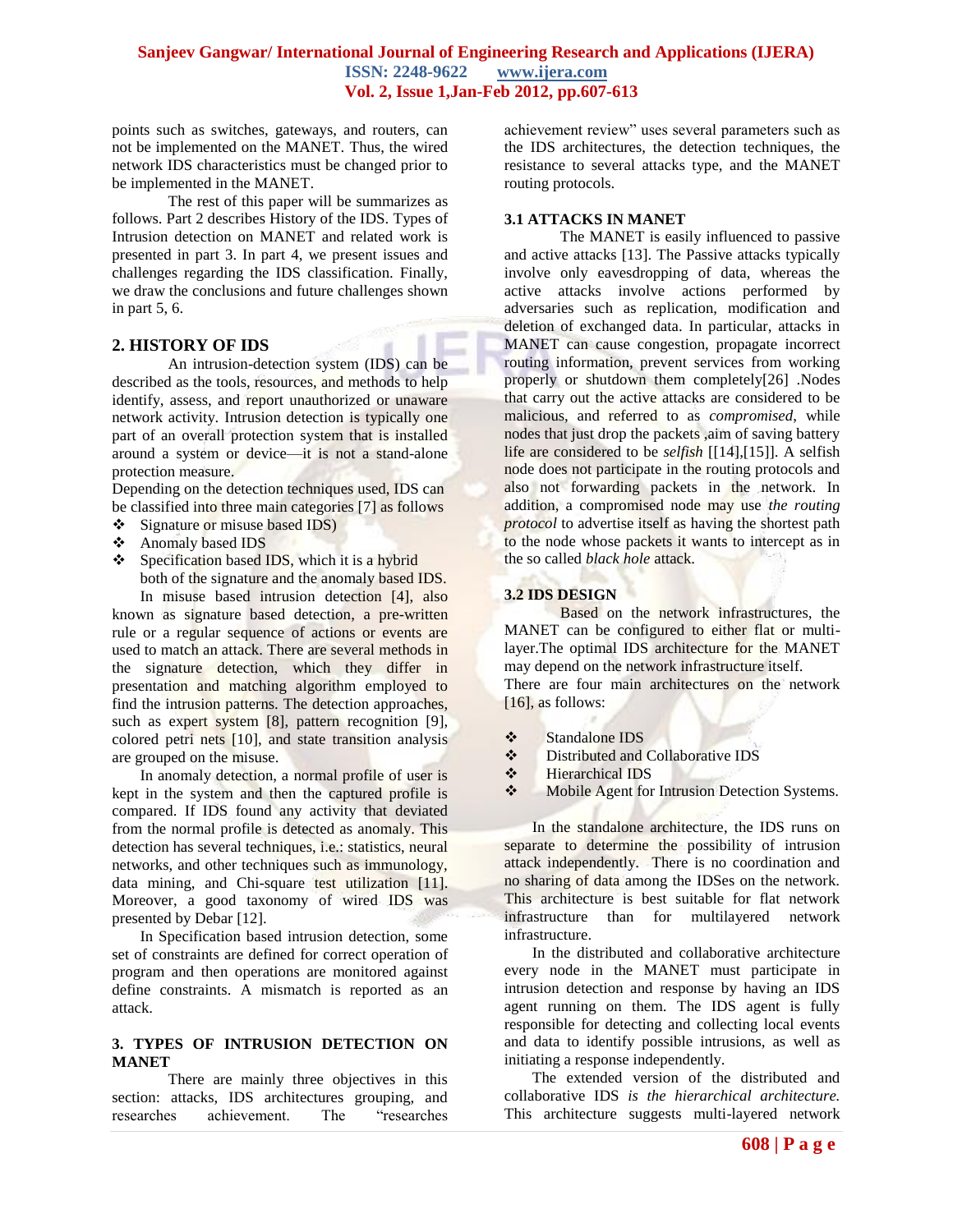infrastructures in which the network is divided into clusters. The architecture has cluster heads, in some sense, act as control points which are similar to switches, routers, or gate ways in wired networks.

*The mobile agent for IDS architecture* uses mobile agents to perform precise and clear task on a nodes behalf the owner of the agents. This architecture allows the distribution of the intrusion detection tasks. There are several advantages using mobile agents [17], for intrusion detection

#### **3.3 RELATED WORK**

Many researchers/Scientists have suggested many IDS especially for the MANET, some of them will be discussed in the following paragraph.

In MANET node is *distributed* and *hence cooperation* is required with other nodes, *Zhang,*  Lee, and Huang [[18], [19]] proposed "intrusion detection (ID) and response system". In this proposed architecture model given below, each and every node is fully responsible for detecting signs of intrusion locally and independently, but neighboring nodes can collaboratively investigate in a broader range. Individual IDS agents are placed on each and every node. Each the IDS agent runs independently and monitors local activities. The agent detects intrusion from local investigation and start response. If delicacy is detected in the local data, neighboring IDS agents will cooperatively participate in global intrusion detection actions. These individual IDS agents collectively form the IDS system to protect from attack to the wireless ad-hoc network.



**Fig-1**: IDS Agent Model

*Albers et al. [20]* suggest a distributed and collaborative design of IDS by *using mobile agents*. A Local Intrusion Detection System (LIDS) is implemented on each node for local involve, which can be longer for global concern by cooperating with other LIDS. Two types of data are exchanged among LIDS: security data and intrusion alerts. In order to examine the possible intrusion, data must be obtained from what the LIDS detect on, along with additional information from additional nodes. difficulties arises can be solved by using Simple Network Management Protocol (SNMP) data located in Management Information Base (MIBs) as an audit data source. Such a data source not only eliminates those difficulties, but also reduces the increase in using additional resources to collect audit data if an SNMP agent is already run on each node. For the methodology of detection, Local IDS Agent can use either anomaly or misuse detection. However, the combination of these two mechanisms will offer the better model. Once the local intrusion is detected, the LIDS initiate a response and inform the other nodes in the network. Upon receiving an alert, the LIDS can protect itself against the intrusion.



**Fig 2:** LIDS Architecture in a Mobile Node

*Kachirski and Guha [21]* proposed a multi-sensor intrusion detection system based on mobile agent technology. The system can be further divided into three main parts, each of which shows a mobile agent with certain functionality, *i.e.*: monitoring, decisionmaking and initiating a response.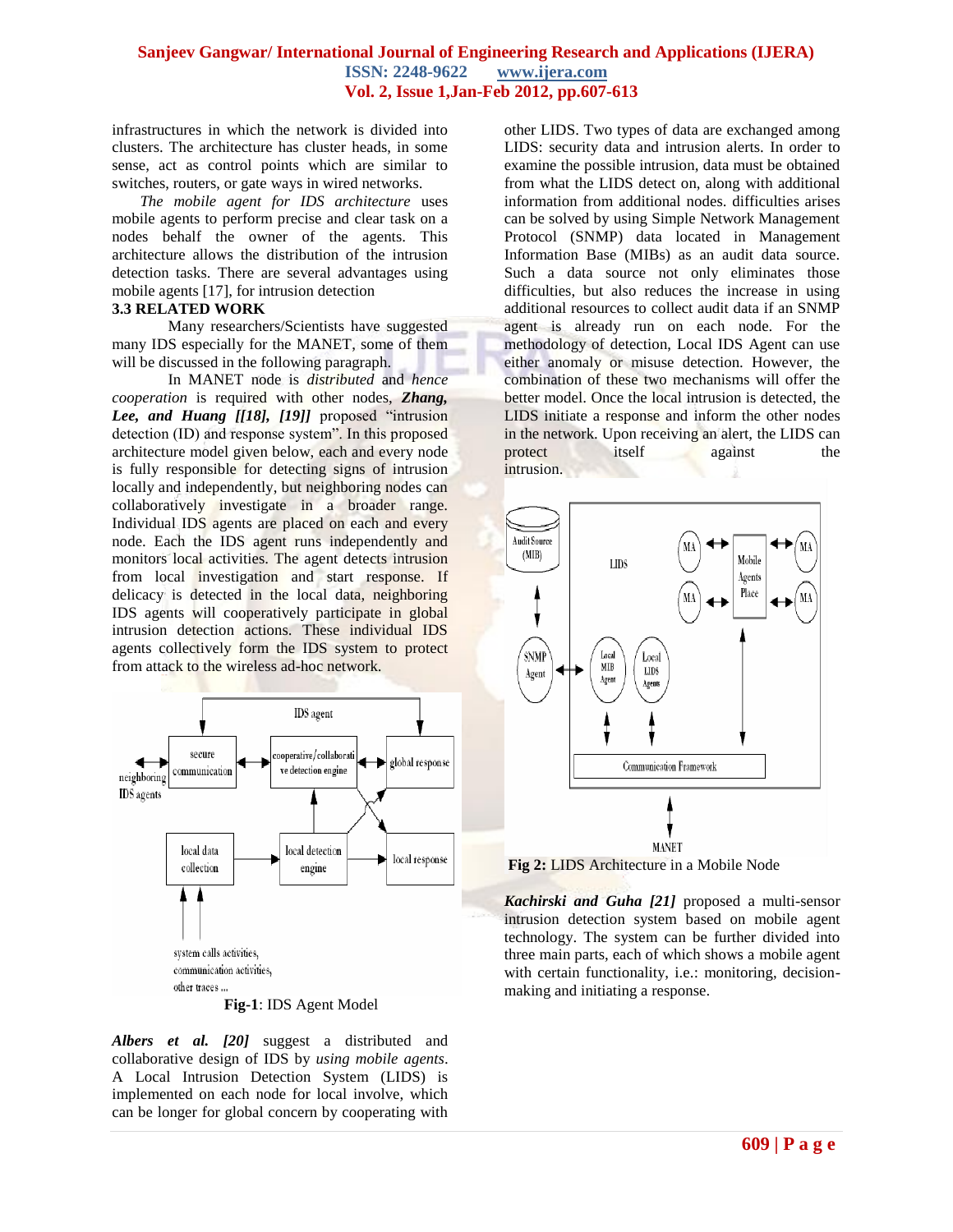

**Fig-3**: Mobile with Functionality

*Sterne et al.* [22] further suggested a dynamic intrusion detection hierarchy that is potentially applied to large networks use clustering technique. This method is similar with Kachirski and Guha [21], but it can be comprises more than two levels. nodes on first level are cluster heads, while nodes on the second level are *leaf nodes*. In this model, every node has the task to monitor, log, analyze, respond, and alert or report to cluster heads. The Cluster heads, in addition, must also perform these functions

- ❖ Data fusion/integration and data filtering
- Computations of intrusion
- Security Management.



#### **Fig 4:** Dynamic Intrusion Detection Hierarchy

Pasquale Donadio, Antonio Cimmino and Giorgio Ventre proposed a Grid based Intrusion Detection System (G-IDS) that uses the basic truth of the Grid computing and use them to the intrusion detection mechanisms, to define a new process capable to secure networks characterized by the varying topology. For this reason they used a distributed traffic analyzer that operates a real-time feedback sharing the results between the neighboring nodes of the network. S.Madhavi and Dr. Tai Hoon Kim [23] developed an Mobile Intrusion Detection System for multi-hop ad-hoc wireless network. In their article the author explain the monitor node whose job is to detect behave badly node. They also explain the method for detecting the packet dropping and packet delaying intrusion attack*.*S S¸en proposed a "grammatical evolution approach to intrusion detection on mobile ad hoc networks"[24]. They use artificial intelligence based learning technique to explore design space. The grammatical evolution technique inspired by natural evolution is explored to detect known attacks on MANETs such as DOS attacks and route disruption attacks. Intrusion detection programs are developed for every attack and transmit to every node on the network.

# **4. ISSUES AND CHALLENGES IN MANET**

A number of restriction and technical difficulties faced by researchers, which are explained in previous section. These general problems must be taken into account for further research in this area to propose new methods for intrusion detection in mobile ad hoc networks and some of these are:

- The mobile ad hoc network does not require any infrastructure so it is very difficult to carry out any kind of centralized management and control.
- To monitor the network activities in coordinated intrusion detection techniques, large numbers of sensors are deployed and finding optimal solution of the sensors requires tactical processing and collecting data from them consumes a lot of network bandwidth.
- Another challenge to mobile ad hoc network is the resource constraint. The wireless channel is bandwidth-constrained and shared among multiple networking entities. While computational capabilities of mobile devices are powered by batteries with its inherent limitation.

 $\div$  In MANETs, the IDS monitor the activities compare them against the security rules and accordingly generate the alarm. Because of the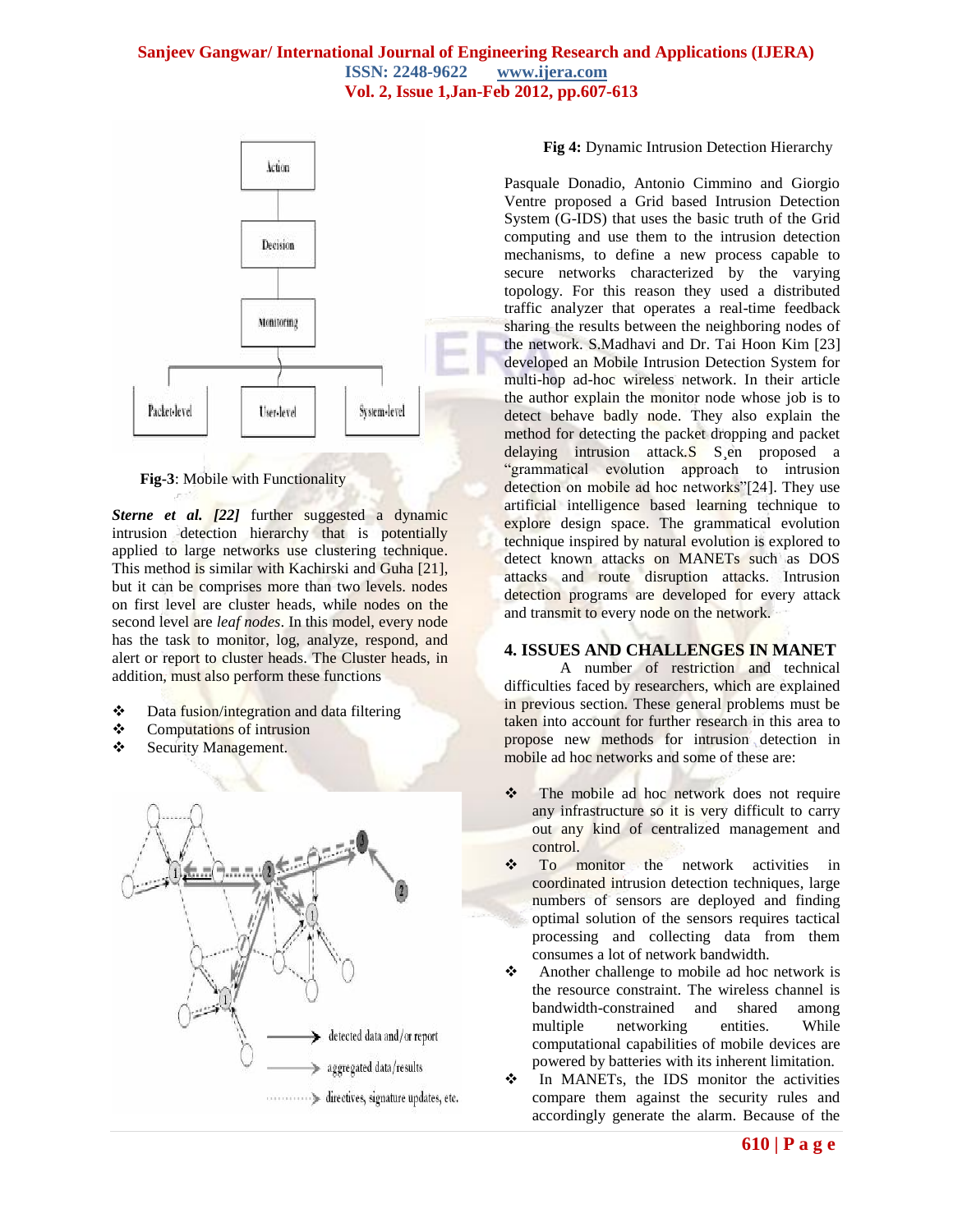varying topology of network, most IDS tolerate the false positive and false negative alarm.

 $\bullet$  IDS is spread over an area and the node itself is not trusted so IDS does not promise to work efficiently and should be should be some trust model **T**

| Author(s)         | Name                  |                              | <b>Architectu</b> Addressed Attacks |             |                | Data                              | Techniq           |             |               | Routing Environ Contributi               |
|-------------------|-----------------------|------------------------------|-------------------------------------|-------------|----------------|-----------------------------------|-------------------|-------------|---------------|------------------------------------------|
| Author(s)         | Name                  | Architectu Au-               |                                     | Routing     | Sel-           | Data                              | Techniq Routing   |             | Environ       | Contributi                               |
|                   | Specifi <sup>re</sup> |                              |                                     | then-(black | fish           | Source                            | <b>ue</b>         | protocol    | lm            | on                                       |
|                   |                       |                              |                                     | tica-lhole, |                |                                   | detection         |             | ents          |                                          |
| Zhang and None    |                       | Distribute                   | N <sub>o</sub>                      | Yes         | N <sub>o</sub> | Audit trail Anomal AODV,          |                   |             |               | Simulati IDS agent                       |
| Lee, Y.           |                       | d                            |                                     | (misroutin  |                | event log                         | V                 | DSR,        | <sub>on</sub> | for                                      |
| Huang             |                       | and                          |                                     | g,          |                | processing                        |                   | <b>DSDV</b> |               | collaborati                              |
| $[19]$ ,          |                       | collaborati                  |                                     | packet      |                |                                   |                   |             |               | on                                       |
| $[23]$            |                       | ve                           |                                     | dropping)   |                |                                   |                   |             |               | detection                                |
| P. Albers,        | <b>LIDS</b>           | Distribute                   | <b>No</b>                           | No          | No             | Audit trail Misuse,               |                   | Not         |               | Simulati Local IDS                       |
| O.                |                       | d                            |                                     |             |                | event log                         | anomaly identifie |             | on            | mobile                                   |
| Camp [20]         |                       | and                          |                                     |             |                | processing                        |                   | d           |               | agent                                    |
|                   |                       | collaborati                  |                                     |             |                |                                   |                   |             |               | for                                      |
| Kachirski         | None                  | Hierarchic No                |                                     | No          | N <sub>o</sub> | Audit trail Anomal                |                   | Not         |               | Simulati Hierarchic                      |
| and Guha          |                       | al                           |                                     |             |                | event log                         | <b>V</b>          | identifie   | on            | al                                       |
| 1211<br>Sterne et | None                  | architectur<br>Hierarchic No |                                     | No          | N <sub>o</sub> | nrocassino<br>Audit trail Misuse, |                   | Not         |               | IDS <sub>neina</sub><br>Simulati Dynamic |
| al.               |                       | al                           |                                     |             |                | event log                         | Anomal            | identifie   | on            | intrusion                                |
| $[7]$             |                       | architectur                  |                                     |             |                | processing v                      |                   | d           |               | detection                                |
|                   |                       | e                            |                                     |             |                |                                   |                   |             |               | hierarchy                                |
|                   |                       |                              |                                     |             |                |                                   |                   |             |               |                                          |
| B. Sun,           |                       | <b>ZBIDS</b> Distribute      | N <sub>o</sub>                      | Yes         | N <sub>0</sub> | Audit trail Anomal                |                   | <b>DSR</b>  | Simulati      | Routing                                  |
| K.Wu, and         |                       | d                            |                                     | (Disruptio) |                | event log                         | $\mathbf{v}$      |             | on            | protocol                                 |
| U.W.              |                       | and                          |                                     | n           |                | processing                        |                   |             |               | protection                               |
| Pooch             |                       | collaborati                  |                                     | attacks)    |                |                                   |                   |             |               | from                                     |
| $[25]$            |                       | ve                           |                                     |             |                |                                   |                   |             |               | disruption                               |

#### **5. CONCLUSION**

By using the parameters talk in the previous sections, *i.e.*: architecture, attacks, and IDS detection techniques the classification among the proposed IDS of MANET can be made. Most the MANET IDSes take care of to have the distributed architectures and their variants. The IDS architecture may depend on the network infrastructure. but the most important thing is the reasons the architecture to be configured in distributed manner. As the nature of MANET, attacks source can be originated from any nodes within the MANET boundaries or nodes of neighboring networks. The main problem of MANET network is lack of central administration. It is difficult for implementing firewall. Delivery packets required collaboration work among the nodes participant network. For these reasons, the IDS of MANET should have characteristics that follow these natures, *distributed and collaborative*. Zhang [18], Albers [20], and Sun [25] follow this idea. Meanwhile, Kachirski [21] and Sterne [7] use

thevariant of the distributed and collaborative. Advantage using distributed architecture is the security accident can be detected earlier. However, this architecture required huge resources, which is difficult to be implemented in small wireless device as PDA. All attacks exist in wired networks is possible in MANET. MANET has also faces several type of attacks, which are not possible in the traditional wired network, such as selfish attack, black hole attack, sleep deprivation attack and others type of attacks. These attacks occur because of MANET has vulnerable in the *use of wireless link, auto-configuration mechanisms, and its routing protocol*. The existing MANET IDSes have several methods to detect and to response quickly regarding these attacks. Zhang [18] and Sun [25] proposed the IDSes which were designed for detecting the intrusion activities on the routing protocol of MANET. Albers [20] tried to extend the traditional IDS on MANET to detect incoming telnet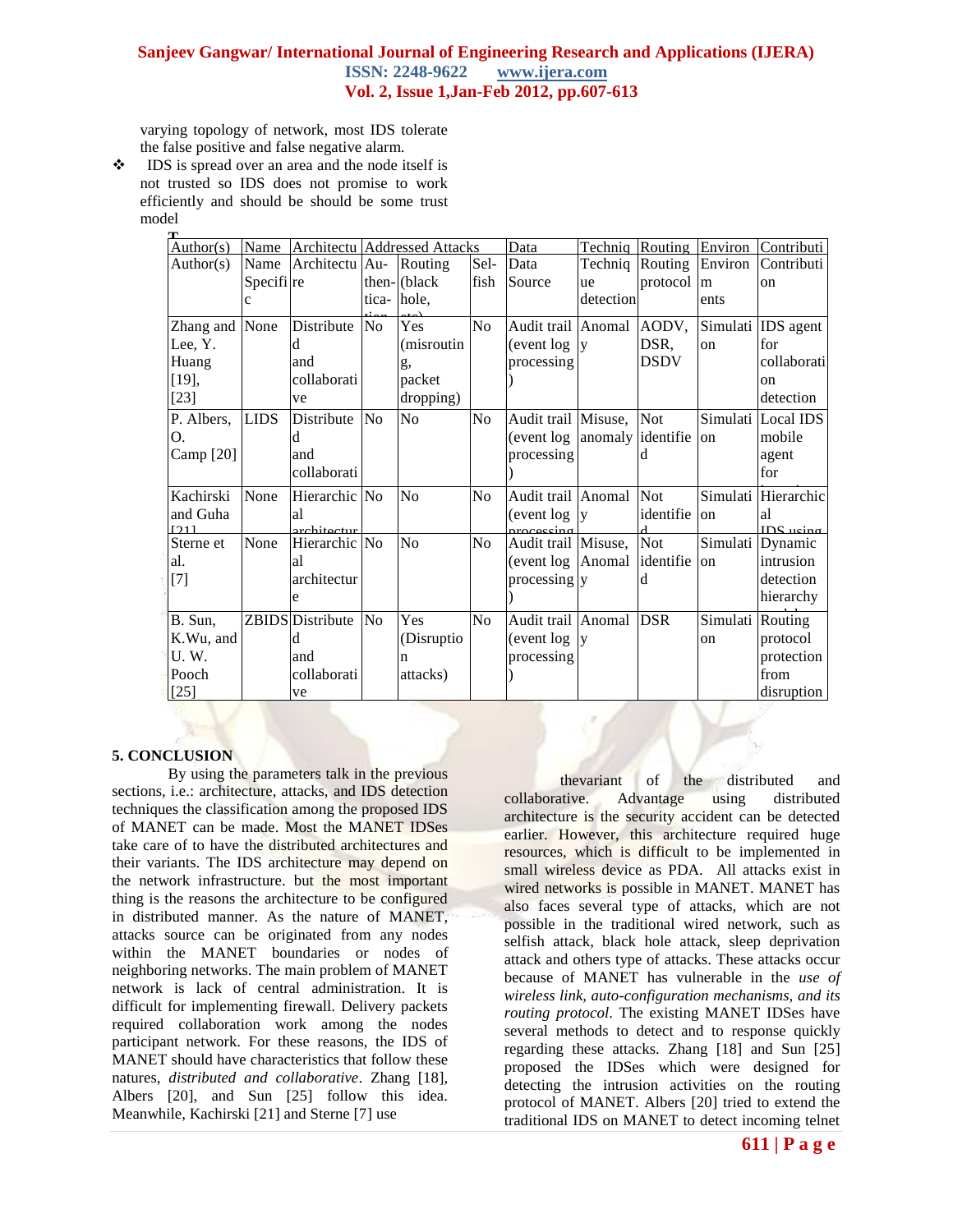connections and reacted if they originated from outside community's network. Sterne [7] presented a cooperative and distributed IDS that covered conventional attacks. Table 1 shows the summary of the classification of these MANET IDS.

#### **6. FUTURE CHALLANGES**

In mobile ad hoc networks, almost all of the intrusion detection systems (IDSs) are structured to be distributed and have a cooperative architecture (see table 1). mostly the proposed research work prefers using anomaly detection approach. Main objective of intrusion detection system is to detect attacks on mobile nodes or intrusions into the networks. However, attackers may try to attack the IDS system itself. As the use of mobile ad hoc networks (MANET) has increased in various fields, the main concern in MANETs is security. Wireless ad hoc networks are exposed to being attacked or harmed because of its fundamental properties such as lack of central control, dynamic quality topology, limited resources and open communication. These features introduce new challenges to intrusion detection technology, so achieving security in ad hoc network is more harder compared to wired networks. In this article, we shortly examined the various intrusion detection methods proposed by many authors. We also examine in detail some challenges and problems of intrusion detection in MANET. There is most extreme need of a general foundation for all intrusion detection and supporting activities that can able to make dynamic network conditions. These activities include detecting all types of attack on MANET; collecting, and correlating intrusion events; responding to intrusions; and managing intrusion detection and all related functions to cater for a secure communication.

#### **References**

[1] Alekha Kumar Mishra1, Bibhu Dutta Sahoo2" Analysis of Security Attacks for AODV Protocol in MANET

[2] D.B. Johnson, D.A. Maltz, et.al. "The dynamic Source Routing Protocol for Mobile Ad hoc

Networks (DSR)". Internet Draft, draft-ietf-manet dsr-07.txt, work in progress, 2002

[3] T. Clausen, P. Jaquet, et.al. "Optimized link state routing protocol". Internet Draft, draft-ietfmanet-olsr-06.txt, work in progress, 2001

[4] C.E Perkins, E. Belding-Royer. "Ad hoc Ondemand Distance Vector (AODV)", Request For Comments (RFC) 3561, 2003

[5] W. Zhang, R. Rao, et. al. "Secure routing in ad hoc networks and a related intrusion detection problem", IEEE Military Communications Conference (MILCOM), vol. 2, 13–16 p. 735– 740, 2003.

[6] Marjan Kuchaki Rafsanjani, Ali Movaghar, and Faroukh Koroupi "Investigating Intrusion Detection Systems in MANET and Comparing IDSs for Detecting Misbehaving Nodes" World Academy of Science, Engineering and Technology, 44, 2008.

[7] D. Sterne1, P. Balasubramanyam2, D. Carman1, B. Wilson1, R. Talpade3, C. Ko1,R. Balupari1, C-Y. Tseng2, T. Bowen3, K. Levitt2 and J. Rowe2 "A General Cooperative Intrusion Detection Architecture for MANETs".

[8] T. F. Lunt, R. Jagannathan, et al. "IDES: The Enhanced Prototype C a Realtime Intrusion-Detection Expert System". Technical Report SRI-CSL-88-12, SRI International, Menlo Park,CA, 1988 [9] M. Esposito, C. Mazzariello, et.al. "Evaluating Pattern Recognition Techniques in Intrusion Detection Systems". The 7th International Workshop on Pattern Recognition in Information Systems, pp. 144-153, 2005

[10] S. Kumar and E. Spafford, "A Pattern Matching Model for Misuse Intrusion Detection". The 17th National Computer Security Conference, pp. 11-21, 1994

[11] N. Ye, X. Li, et.al. "Probabilistic Techniques for Intrusion Detection Based on Computer Audit Data". IEEE Transactions on Systems, Man, and Cybernetics, pp. 266-274, 2001.

[12] H. Debar, M. Dacier, and A.Wespi, "A Revised Taxonomy for Intrusion-Detection Systems". Annales des Telecommunications, pp. 361-378, 2000. [13] Marjan Kuchaki Rafsanjani, Ali Movaghar, and Faroukh Koroupi "Investigating Intrusion Detection Systems in MANET and Comparing IDSs for Detecting Misbehaving Nodes" World Academy of Science, Engineering and Technology, 44, 2008.

[14] L. Blazevic et al. "Self-organization in mobile ad-hoc networks: the approach of terminodes", IEEE Communications Magazine , pp. 166–173, 2001.

[15] J. Kong et al. "Adaptive security for multi-layer ad-hoc networks". Special Issue of Wireless Communications and Mobile Computing, John Wiley Inter Science Press (2002).

- [16] T. Anantvalee and J. Wu. "A Survey on Intrusion Detection in Mobile Ad Hoc Networks". Book Series Wireless Network Security, Springer, pp. 170 – 196, ISBN: 978-0-387-28040-0 (2007).
- [17] C. Krugel and T. Toth. "Applying mobile agent technology to intrusion detection". In ICSE Workshop on Software Engineering and Mobility, 2001.
- [18] Y. Zhang, W. Lee, "Intrusion detection in wireless ad-hoc networks", The 6th Annual International